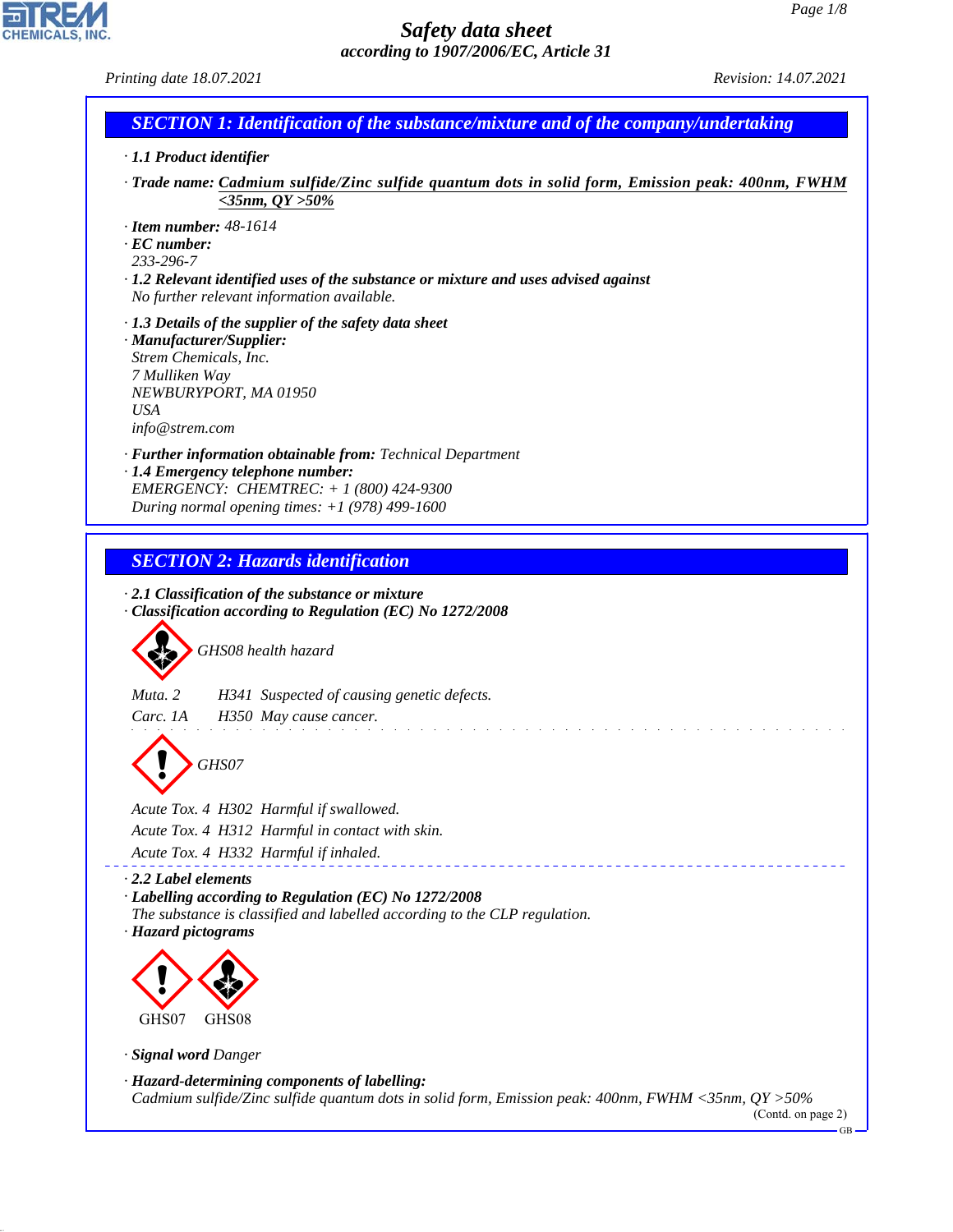*Printing date 18.07.2021 Revision: 14.07.2021*

| $OY > 50\%$         | Trade name: Cadmium sulfide/Zinc sulfide quantum dots in solid form, Emission peak: 400nm, FWHM <35nm, |
|---------------------|--------------------------------------------------------------------------------------------------------|
| · Hazard statements | (Contd. of page 1)                                                                                     |

|                                                                            | $H302+H312+H332$ Harmful if swallowed, in contact with skin or if inhaled.                            |
|----------------------------------------------------------------------------|-------------------------------------------------------------------------------------------------------|
| H341                                                                       | Suspected of causing genetic defects.                                                                 |
| H350                                                                       | May cause cancer.                                                                                     |
| · Precautionary statements                                                 |                                                                                                       |
| <i>P101</i>                                                                | If medical advice is needed, have product container or label at hand.                                 |
| <i>P102</i>                                                                | Keep out of reach of children.                                                                        |
| <i>P103</i>                                                                | Read label before use.                                                                                |
| P <sub>280</sub>                                                           | Wear protective gloves/protective clothing/eye protection/face protection.                            |
| <i>P261</i>                                                                | Avoid breathing dust/fume/gas/mist/vapours/spray.                                                     |
|                                                                            | P305+P351+P338 IF IN EYES: Rinse cautiously with water for several minutes. Remove contact lenses, if |
|                                                                            | present and easy to do. Continue rinsing.                                                             |
| $P304 + P340$                                                              | IF INHALED: Remove person to fresh air and keep comfortable for breathing.                            |
| $P403 + P233$                                                              | Store in a well-ventilated place. Keep container tightly closed.                                      |
| <i>P501</i>                                                                | Dispose of contents/container in accordance with local/regional/national/international                |
|                                                                            | regulations.                                                                                          |
| $\cdot$ 2.3 Other hazards                                                  |                                                                                                       |
|                                                                            | $\cdot$ Results of PBT and vPvB assessment                                                            |
| $\mathbf{m}\mathbf{m}$ $\mathbf{v}$ $\mathbf{v}$ $\mathbf{v}$ $\mathbf{v}$ |                                                                                                       |

*· PBT: Not applicable. · vPvB: Not applicable.*

#### *SECTION 3: Composition/information on ingredients*

*· 3.1 Chemical characterisation: Substances*

*· CAS No. Description Cadmium sulfide/Zinc sulfide quantum dots in solid form, Emission peak: 400nm, FWHM <35nm, QY >50%*

*· Identification number(s)*

*· EC number: 233-296-7*

# *SECTION 4: First aid measures*

#### *· 4.1 Description of first aid measures*

*· General information:*

*Symptoms of poisoning may even occur after several hours; therefore medical observation for at least 48 hours after the accident.*

*· After inhalation:*

44.1.1

*Supply fresh air. If required, provide artificial respiration. Keep patient warm. Consult doctor if symptoms persist.*

*In case of unconsciousness place patient stably in side position for transportation.*

- *· After skin contact: Immediately rinse with water.*
- *· After eye contact: Rinse opened eye for several minutes under running water. Then consult a doctor.*
- *· After swallowing: Call for a doctor immediately.*
- *· 4.2 Most important symptoms and effects, both acute and delayed No further relevant information available.*
- *· 4.3 Indication of any immediate medical attention and special treatment needed*
- *No further relevant information available.*

(Contd. on page 3)

GB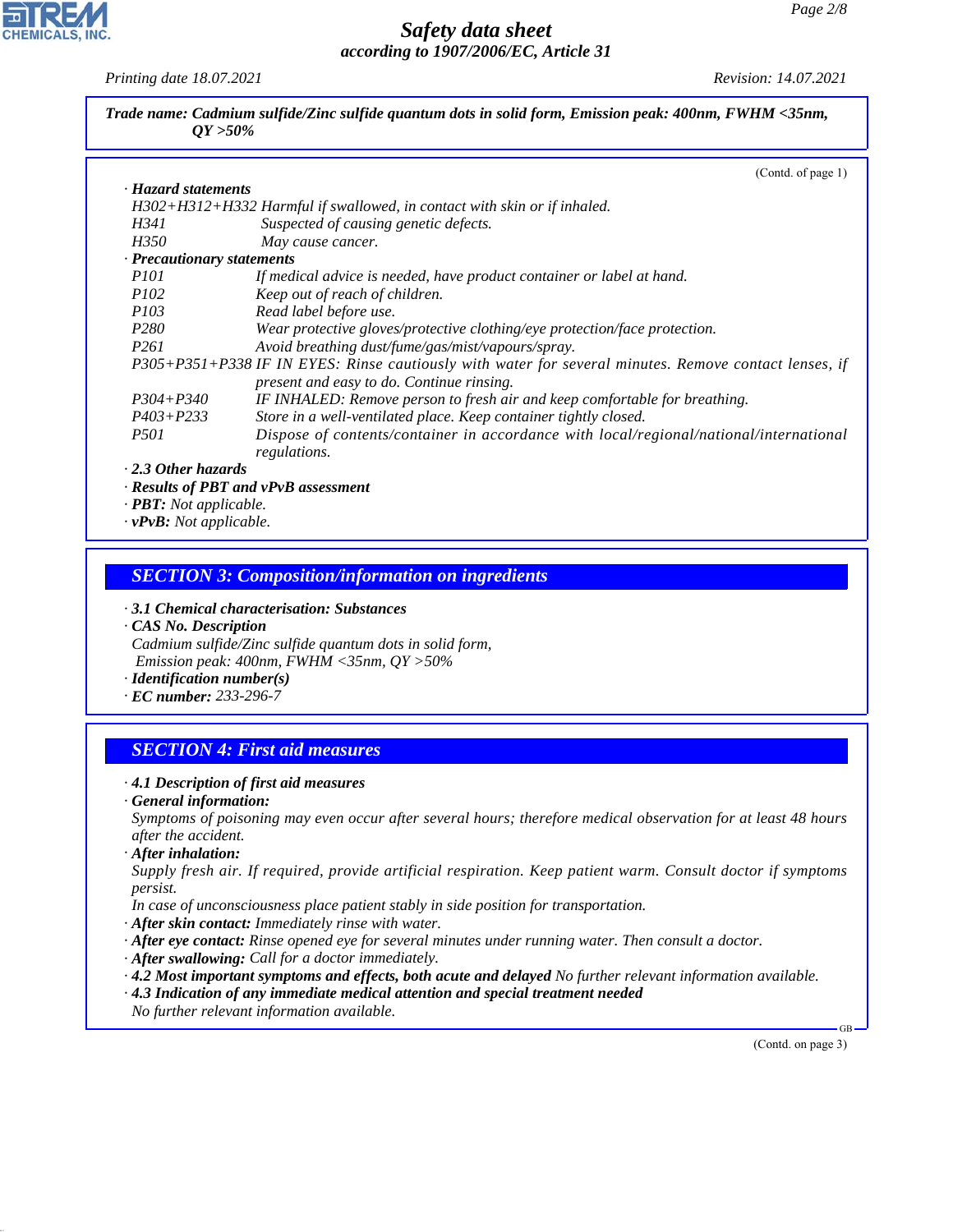*Printing date 18.07.2021 Revision: 14.07.2021*

*Trade name: Cadmium sulfide/Zinc sulfide quantum dots in solid form, Emission peak: 400nm, FWHM <35nm, QY >50%*

(Contd. of page 2)

#### *SECTION 5: Firefighting measures*

- *· 5.1 Extinguishing media*
- *· Suitable extinguishing agents: Use fire extinguishing methods suitable to surrounding conditions.*
- *· 5.2 Special hazards arising from the substance or mixture No further relevant information available.*
- *· 5.3 Advice for firefighters*
- *· Protective equipment: Mouth respiratory protective device.*

#### *SECTION 6: Accidental release measures*

*· 6.1 Personal precautions, protective equipment and emergency procedures Not required.*

*· 6.2 Environmental precautions: Do not allow product to reach sewage system or any water course. Inform respective authorities in case of seepage into water course or sewage system. Do not allow to enter sewers/ surface or ground water.*

- *· 6.3 Methods and material for containment and cleaning up: Dispose contaminated material as waste according to item 13. Ensure adequate ventilation.*
- *· 6.4 Reference to other sections See Section 7 for information on safe handling. See Section 8 for information on personal protection equipment. See Section 13 for disposal information.*

#### *SECTION 7: Handling and storage*

*· 7.1 Precautions for safe handling*

*Thorough dedusting.*

*Ensure good ventilation/exhaustion at the workplace.*

- *· Information about fire and explosion protection: No special measures required.*
- *· 7.2 Conditions for safe storage, including any incompatibilities*

*· Storage:*

- *· Requirements to be met by storerooms and receptacles: No special requirements.*
- *· Information about storage in one common storage facility: Not required.*
- *· Further information about storage conditions: Keep container tightly sealed.*
- *· 7.3 Specific end use(s) No further relevant information available.*

#### *SECTION 8: Exposure controls/personal protection*

*· Additional information about design of technical facilities: No further data; see item 7.*

*· 8.1 Control parameters*

- *· Ingredients with limit values that require monitoring at the workplace: Not required.*
- *· Additional information: The lists valid during the making were used as basis.*

*· 8.2 Exposure controls*

44.1.1

- *· Personal protective equipment:*
- *· General protective and hygienic measures: Keep away from foodstuffs, beverages and feed. Wash hands before breaks and at the end of work. Store protective clothing separately.*

(Contd. on page 4)

GB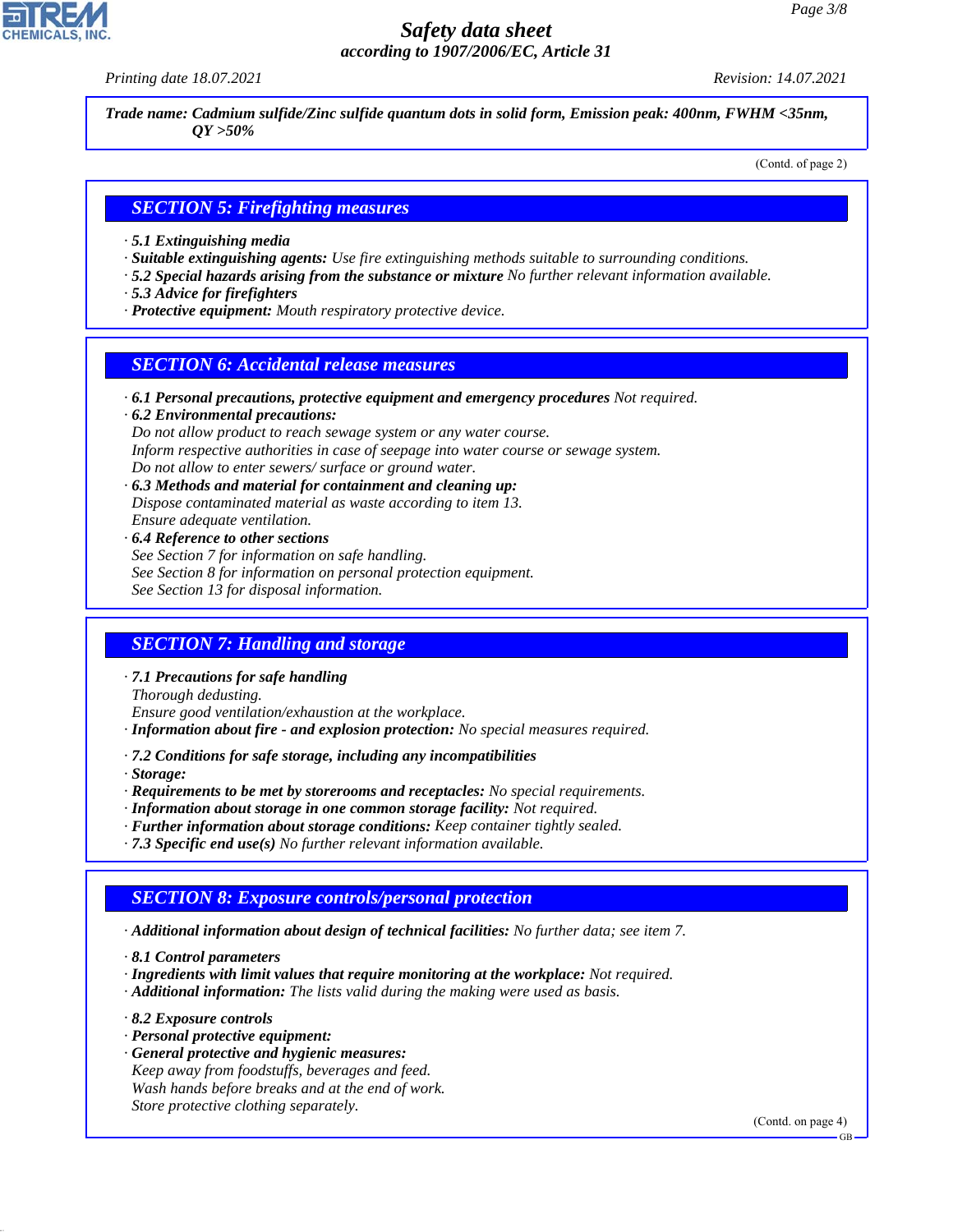*Printing date 18.07.2021 Revision: 14.07.2021*

44.1.1



GB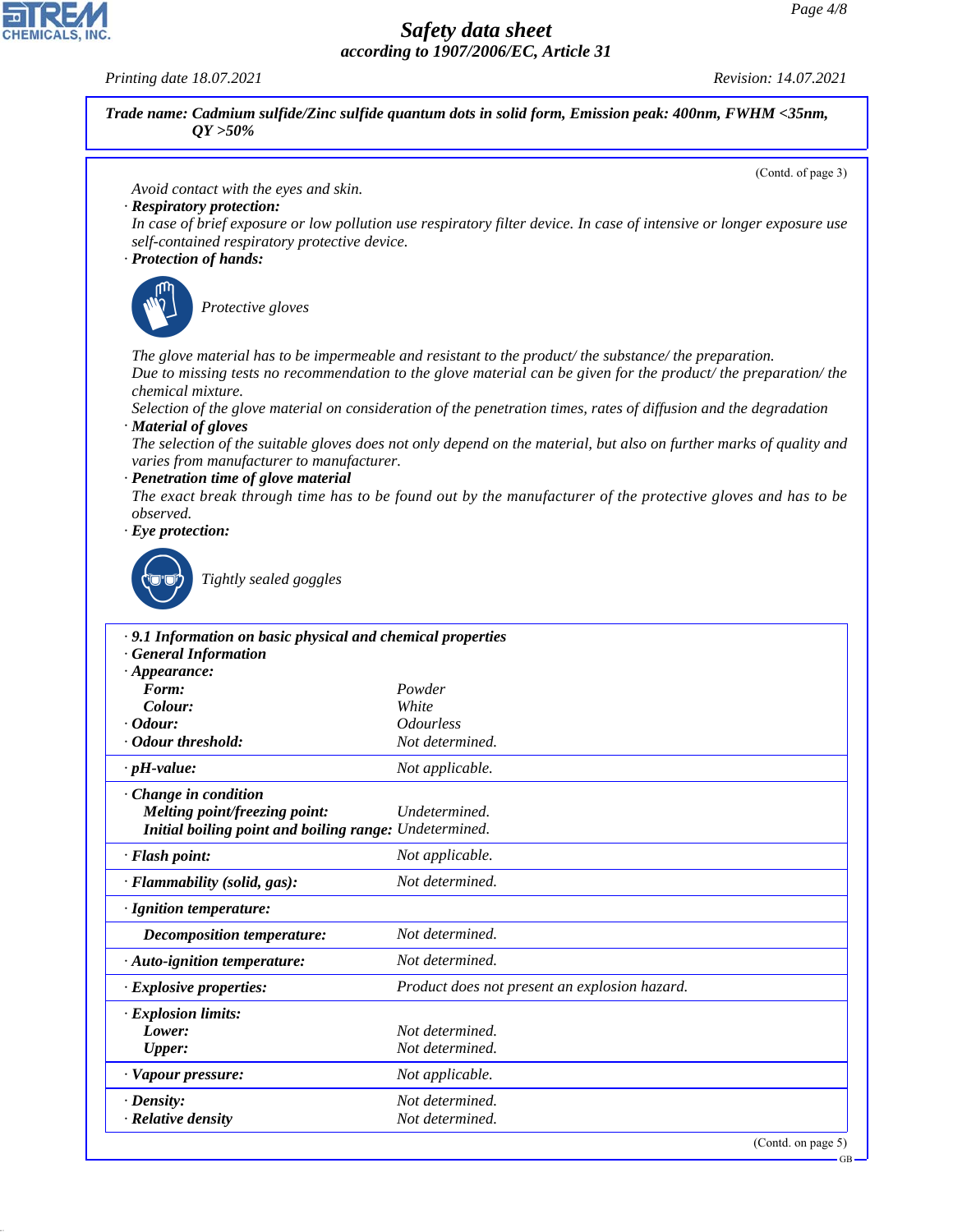*Printing date 18.07.2021 Revision: 14.07.2021*

*Trade name: Cadmium sulfide/Zinc sulfide quantum dots in solid form, Emission peak: 400nm, FWHM <35nm, QY >50%*

|                                           |                                            | (Contd. of page 4) |
|-------------------------------------------|--------------------------------------------|--------------------|
| · Vapour density                          | Not applicable.                            |                    |
| $\cdot$ Evaporation rate                  | Not applicable.                            |                    |
| · Solubility in / Miscibility with        |                                            |                    |
| water:                                    | <i>Insoluble.</i>                          |                    |
| · Partition coefficient: n-octanol/water: | Not determined.                            |                    |
| · Viscosity:                              |                                            |                    |
| Dynamic:                                  | Not applicable.                            |                    |
| Kinematic:                                | Not applicable.                            |                    |
| · Solvent content:                        |                                            |                    |
| Organic solvents:                         | $0.0\%$                                    |                    |
| $VOC$ (EC)                                | $0.00\%$                                   |                    |
| Solids content:                           | $100.0\%$                                  |                    |
| $\cdot$ 9.2 Other information             | No further relevant information available. |                    |

### *SECTION 10: Stability and reactivity*

*· 10.1 Reactivity No further relevant information available.*

- *· 10.2 Chemical stability*
- *· Thermal decomposition / conditions to be avoided: No decomposition if used according to specifications.*
- *· 10.3 Possibility of hazardous reactions No dangerous reactions known.*
- *· 10.4 Conditions to avoid No further relevant information available.*
- *· 10.5 Incompatible materials: No further relevant information available.*
- *· 10.6 Hazardous decomposition products: No dangerous decomposition products known.*

# *SECTION 11: Toxicological information*

- *· 11.1 Information on toxicological effects*
- *· Acute toxicity*
- *Harmful if swallowed, in contact with skin or if inhaled.*
- *· Primary irritant effect:*
- *· Skin corrosion/irritation Based on available data, the classification criteria are not met.*
- *· Serious eye damage/irritation Based on available data, the classification criteria are not met.*
- *· Respiratory or skin sensitisation Based on available data, the classification criteria are not met.*
- *· CMR effects (carcinogenity, mutagenicity and toxicity for reproduction)*
- *· Germ cell mutagenicity*
- *Suspected of causing genetic defects.*
- *· Carcinogenicity*
- *May cause cancer.*
- *· Reproductive toxicity Based on available data, the classification criteria are not met.*
- *· STOT-single exposure Based on available data, the classification criteria are not met.*
- *· STOT-repeated exposure Based on available data, the classification criteria are not met.*
- *· Aspiration hazard Based on available data, the classification criteria are not met.*

# *SECTION 12: Ecological information*

*· 12.1 Toxicity*

44.1.1

*· Aquatic toxicity: No further relevant information available.*

(Contd. on page 6)

GB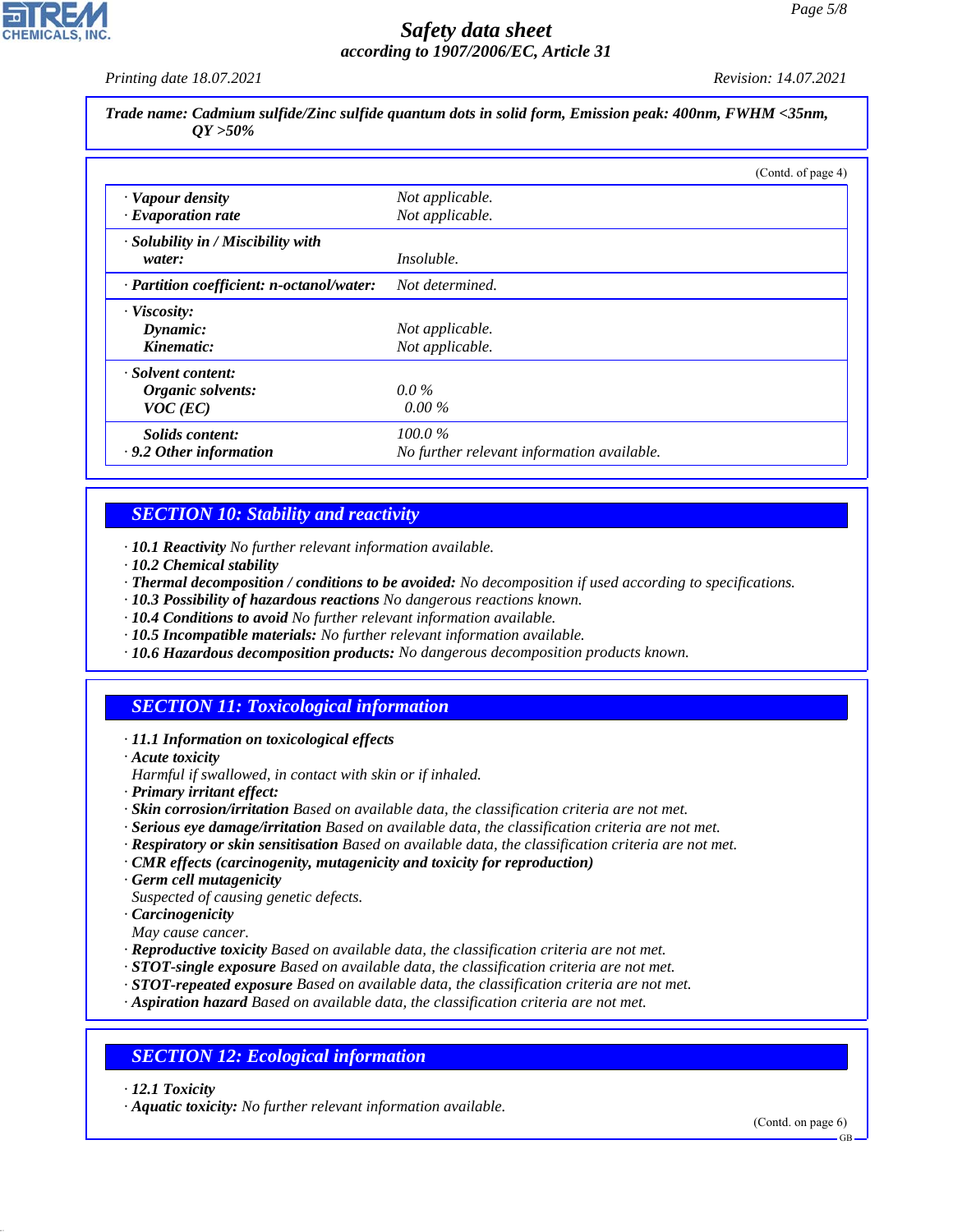*Printing date 18.07.2021 Revision: 14.07.2021*

**CHEMICALS, INC** 

*Trade name: Cadmium sulfide/Zinc sulfide quantum dots in solid form, Emission peak: 400nm, FWHM <35nm, QY >50%*

(Contd. of page 5)

- *· 12.2 Persistence and degradability No further relevant information available.*
- *· 12.3 Bioaccumulative potential No further relevant information available.*
- *· 12.4 Mobility in soil No further relevant information available.*
- *· Additional ecological information:*
- *· General notes:*

*Water hazard class 3 (German Regulation) (Self-assessment): extremely hazardous for water Do not allow product to reach ground water, water course or sewage system, even in small quantities. Danger to drinking water if even extremely small quantities leak into the ground.*

- *· 12.5 Results of PBT and vPvB assessment*
- *· PBT: Not applicable.*

*· vPvB: Not applicable.*

*· 12.6 Other adverse effects No further relevant information available.*

#### *SECTION 13: Disposal considerations*

*· 13.1 Waste treatment methods*

*· Recommendation*

44.1.1

*Must not be disposed together with household garbage. Do not allow product to reach sewage system.*

- *· Uncleaned packaging:*
- *· Recommendation: Disposal must be made according to official regulations.*

| <b>SECTION 14: Transport information</b>                               |                                           |
|------------------------------------------------------------------------|-------------------------------------------|
| $\cdot$ 14.1 UN-Number<br>· ADR, IMDG, IATA                            | <i>UN2570</i>                             |
| · 14.2 UN proper shipping name<br>$\cdot$ ADR<br>$·$ <i>IMDG, IATA</i> | 2570 CADMIUM COMPOUND<br>CADMIUM COMPOUND |
| · 14.3 Transport hazard class(es)                                      |                                           |
| $\cdot$ ADR                                                            |                                           |
| 奱                                                                      |                                           |
| $\cdot$ Class                                                          | 6                                         |
| $\cdot$ <i>Label</i>                                                   | 6.1                                       |
| $·$ <i>IMDG, IATA</i>                                                  |                                           |
| ્≥ે                                                                    |                                           |
| $\cdot$ Class                                                          | 6.1 Toxic substances.                     |
| $\cdot$ <i>Label</i>                                                   | 6.1                                       |
| · 14.4 Packing group<br>· ADR, IMDG, IATA                              | III                                       |
|                                                                        | (Contd. on page 7)                        |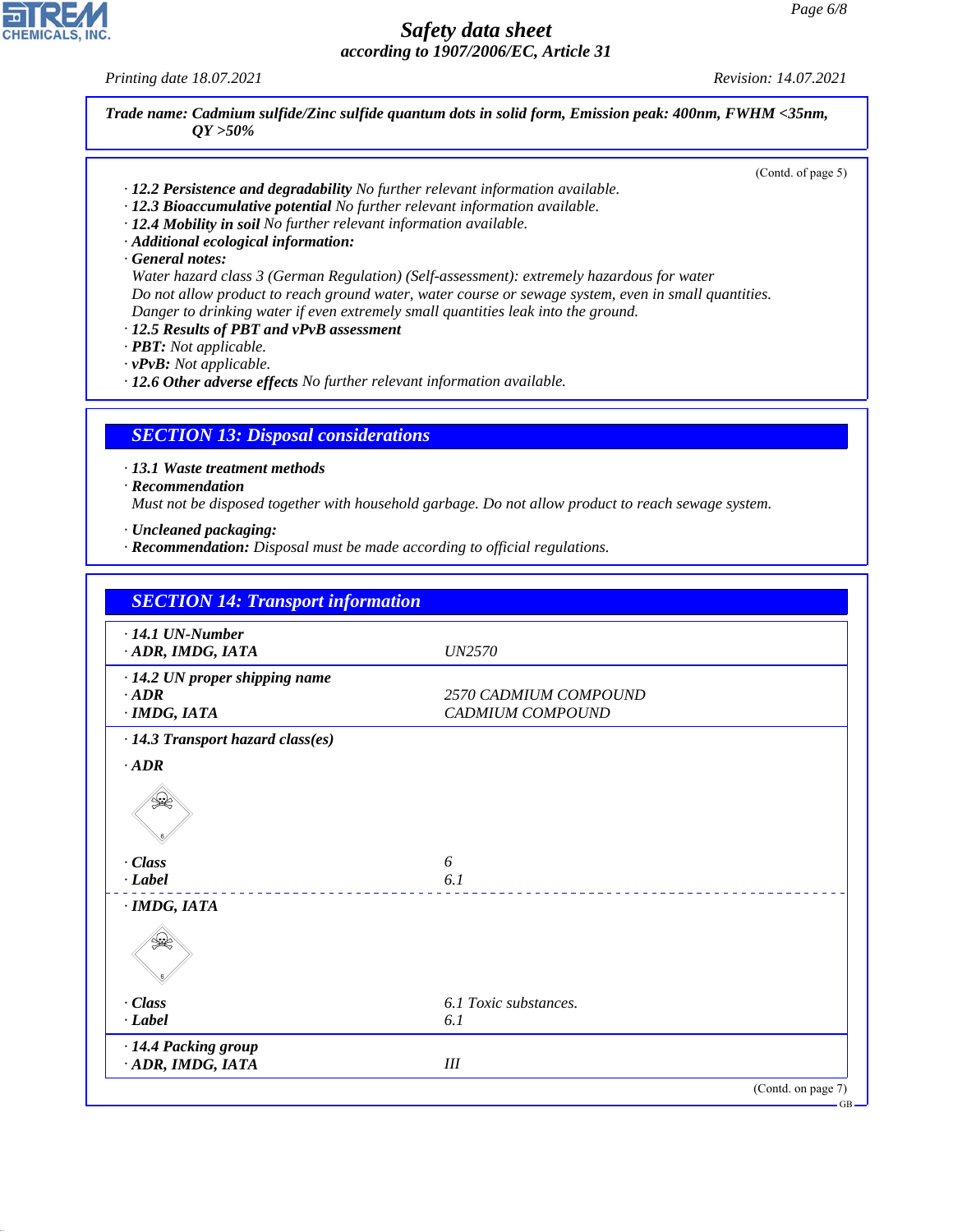*Printing date 18.07.2021 Revision: 14.07.2021*

| Trade name: Cadmium sulfide/Zinc sulfide quantum dots in solid form, Emission peak: 400nm, FWHM <35nm,<br>$OY > 50\%$ |                              |                       |
|-----------------------------------------------------------------------------------------------------------------------|------------------------------|-----------------------|
|                                                                                                                       |                              | (Contd. of page $6$ ) |
| $\cdot$ 14.5 Environmental hazards:<br>$\cdot$ Marine pollutant:                                                      | No                           |                       |
| $\cdot$ 14.6 Special precautions for user<br>· EMS Number:<br>· Stowage Category                                      | Not applicable.<br>$F-A.S-A$ |                       |

| $\cdot$ 14.7 Transport in bulk according to Annex II of |                                                  |
|---------------------------------------------------------|--------------------------------------------------|
| <b>Marpol and the IBC Code</b>                          | Not applicable.                                  |
| · Transport/Additional information:                     |                                                  |
| $\cdot$ ADR                                             |                                                  |
| Limited quantities $(LQ)$                               | $5 \ kg$                                         |
| $\cdot$ Excepted quantities (EQ)                        | Code: El                                         |
|                                                         | Maximum net quantity per inner packaging: $30 g$ |
|                                                         | Maximum net quantity per outer packaging: 1000 g |
| $\cdot$ IMDG                                            |                                                  |
| Limited quantities $(LQ)$                               | $5 \ kg$                                         |
| $\cdot$ Excepted quantities (EQ)                        | Code: El                                         |
|                                                         | Maximum net quantity per inner packaging: 30 g   |
|                                                         | Maximum net quantity per outer packaging: 1000 g |
| · UN "Model Regulation":                                | UN 2570 CADMIUM COMPOUND, 6.1, III               |

# *SECTION 15: Regulatory information*

*· 15.1 Safety, health and environmental regulations/legislation specific for the substance or mixture*

- *· Directive 2012/18/EU*
- *· Named dangerous substances ANNEX I Substance is not listed.*
- *· National regulations:*

44.1.1

- *· Additional classification according to Decree on Hazardous Materials, Annex II: Carcinogenic hazardous material group I (extremely dangerous). Carcinogenic hazardous material group II (very dangerous). Carcinogenic hazardous material group III (dangerous).*
- *· Information about limitation of use:*

*Workers are not allowed to be exposed to this hazardous material. Exceptions can be made by the authorities in certain cases.*

*· Waterhazard class: Water hazard class 3 (Self-assessment): extremely hazardous for water.*

#### *· Other regulations, limitations and prohibitive regulations*

*· Substances of very high concern (SVHC) according to REACH, Article 57*

*Cadmium sulfide/Zinc sulfide quantum dots in solid form, Emission peak: 400nm, FWHM <35nm, QY >50%*

*· 15.2 Chemical safety assessment: A Chemical Safety Assessment has not been carried out.*

#### *SECTION 16: Other information*

*This information is based on our present knowledge. However, this shall not constitute a guarantee for any specific product features and shall not establish a legally valid contractual relationship.*

*· Department issuing SDS: Technical Department.*

(Contd. on page 8)

GB